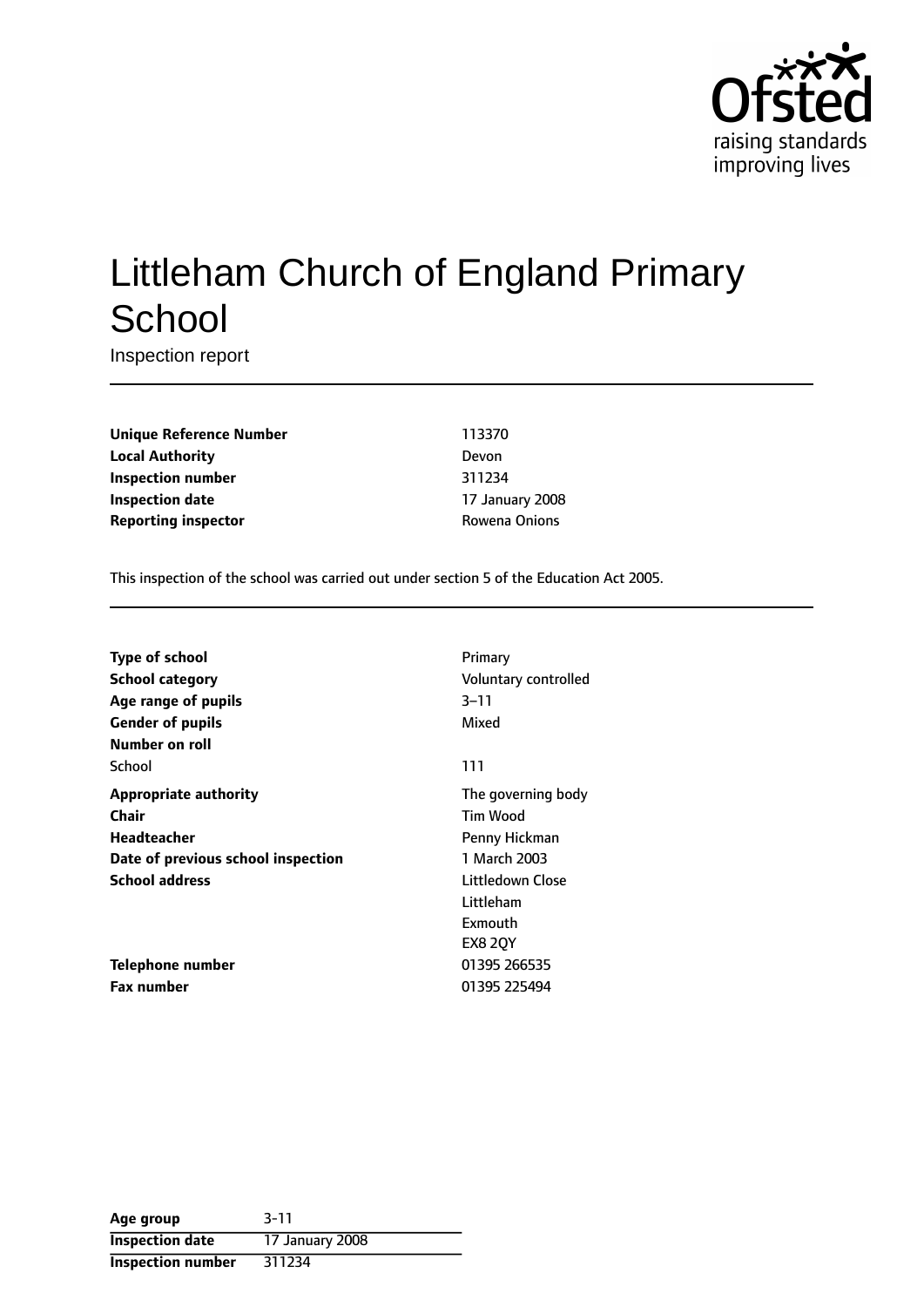.

© Crown copyright 2008

#### Website: www.ofsted.gov.uk

This document may be reproduced in whole or in part for non-commercial educational purposes, provided that the information quoted is reproduced without adaptation and the source and date of publication are stated.

Further copies of this report are obtainable from the school. Under the Education Act 2005, the school must provide a copy of this report free of charge to certain categories of people. A charge not exceeding the full cost of reproduction may be made for any other copies supplied.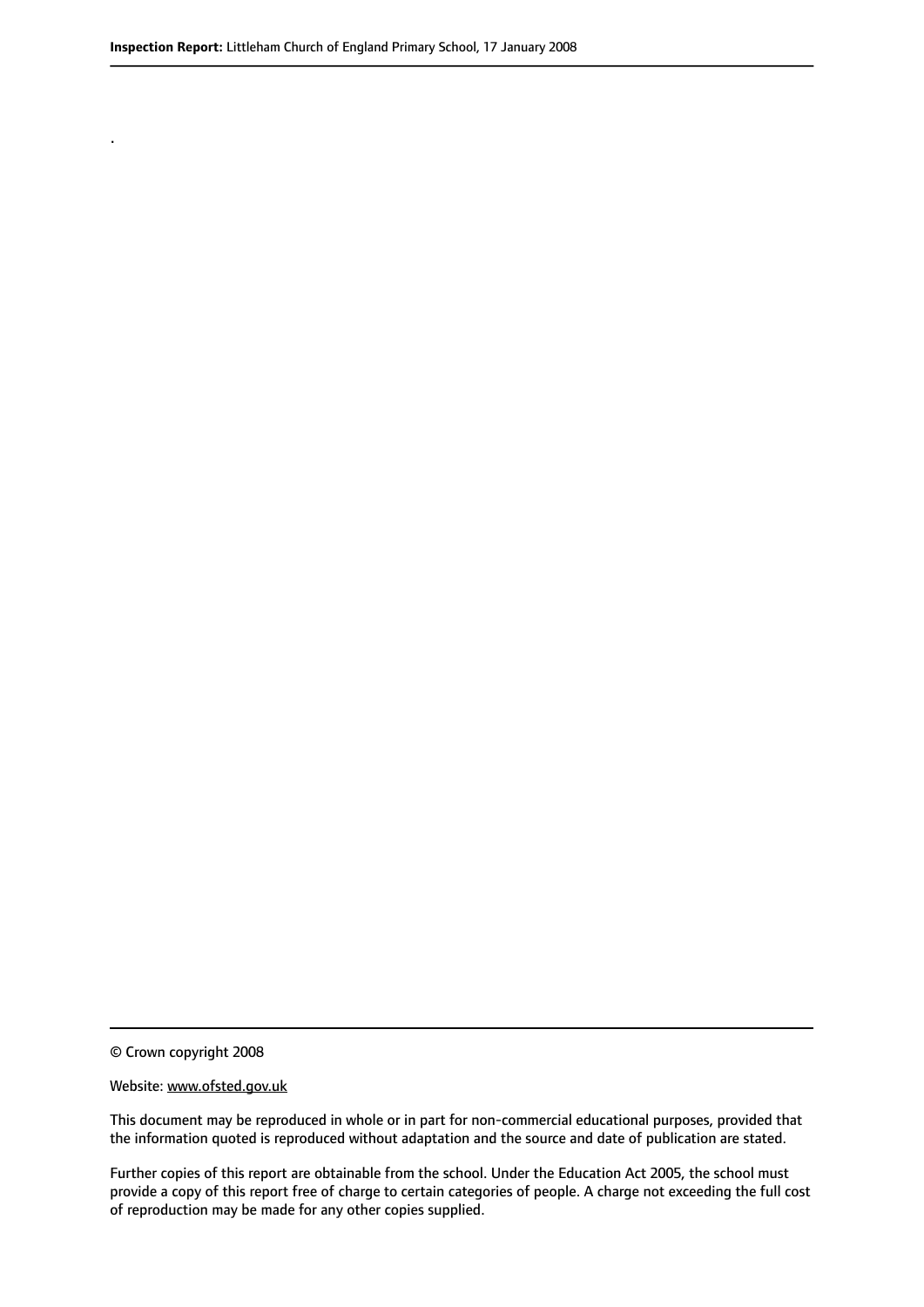# **Introduction**

The inspection was carried out by two Additional Inspectors.

### **Description of the school**

This is a smaller than average size primary school. Almost all pupils are of White British origin and speak English as their first language. The school serves an area of significant economic and social deprivation and an above average percentage of pupils have free school meals. The proportion of pupils who have learning difficulties and/or disabilities is also above average. Attainment on entry to the Nursery and Reception classes is low.

#### **Key for inspection grades**

| Grade 1 | Outstanding  |
|---------|--------------|
| Grade 2 | Good         |
| Grade 3 | Satisfactory |
| Grade 4 | Inadequate   |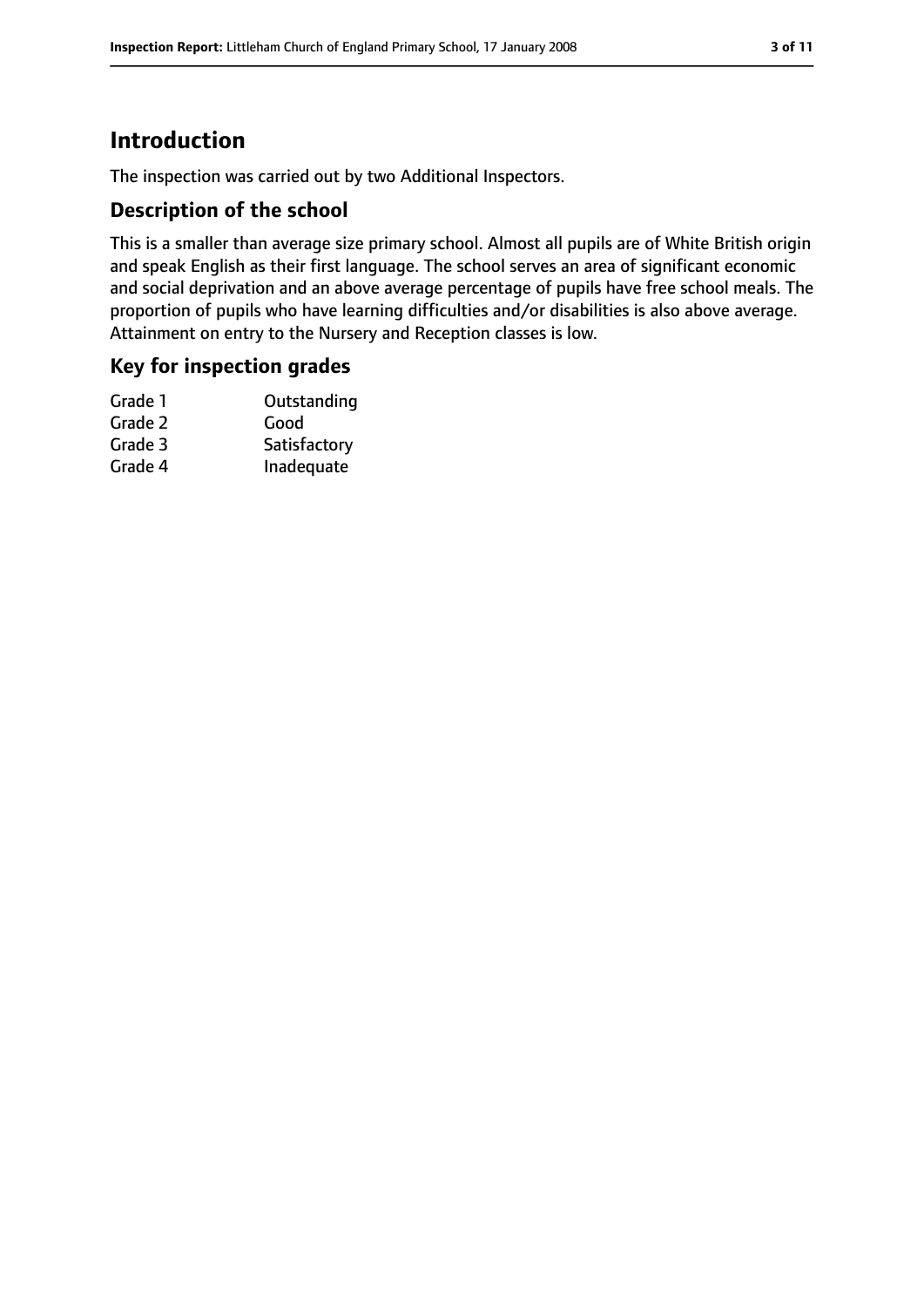# **Overall effectiveness of the school**

#### **Grade: 3**

Littleham is providing a satisfactory but quickly improving quality of education. Some aspects of the school are already good and others are close to being so. Overall, pupils are making satisfactory progress, and there is increased progress evident in most parts of the school and in most subjects. The standards pupils reach in English, mathematics and science are, however, still well below average throughout the school. Staff are working hard to help pupils to make better progress and attain higher standards. Because they are well supported both in class and through additional small group teaching, pupils with learning difficulties and/or disabilities make good progress.

Pupils' personal development and well-being are good. Parents, pupils and staff all comment on the improved pupil behaviour and attitudes to school. These are now good and are forming a basis for better academic progress. Pupils report liking school. They concentrate well in class and try to please. The school takes good care of the pupils and provides them with strong personal guidance. Good personal, social and health education enables pupils to know the importance of diet and exercise in keeping themselves well. They feel safe in school and report that they know they have someone to turn to where there is a need. Positive examples teach pupils to consider each other and to learn. The schemes where older pupils lead the play of younger pupils, help them gain an understanding of citizenship and community.

The development of relationships and positive attitudes is a good aspect of teaching and learning, which are satisfactory overall. Teachers work closely with teaching assistants and together they give pupils a good level of support and personal assistance. This is valued by the pupils and assists them to gain a growing confidence in their ability to do well. Teachers generally design lessons that will interest pupils and link first hand experiences. For example spending a week in a classroom organised in a Victorian manner, to extend pupils' knowledge. There are occasions, however, when teachers do not make sufficient use of the time available to them. Teachers have implemented a considerable number of new teaching strategies although some of these have yet to be consistently or precisely applied to have a measurable impact. Teachers, for example, are not sufficiently clear in telling pupils how to improve their work in lessons or through marking.

The headteacher provides good leadership of a team who have a clear focus on the improvement of standards. The school has accurate self-evaluation and a clear view of its strengths and weaknesses. With the support of the local authority, it is taking effective action to improve and has set itself challenging targets. Subject leaders are taking a stronger management role in the school. There is a need to develop this leadership further and extend it to a wider group of staff both to allow staff to develop their expertise and to avoid a further increase to the headteacher's workload. The curriculum is clearly growing stronger as initiatives such as the recent focus on the development of phonics are included and as the school develops a more coherent approach to the linking of subjects. The newness of such initiatives does, however, mean that the impact of the curriculum on standards and progress remains satisfactory.

### **Effectiveness of the Foundation Stage**

#### **Grade: 3**

From low starting points, children make satisfactory progress although few attain at the nationally expected level by the end of Reception year. Provision in the Foundation Stage is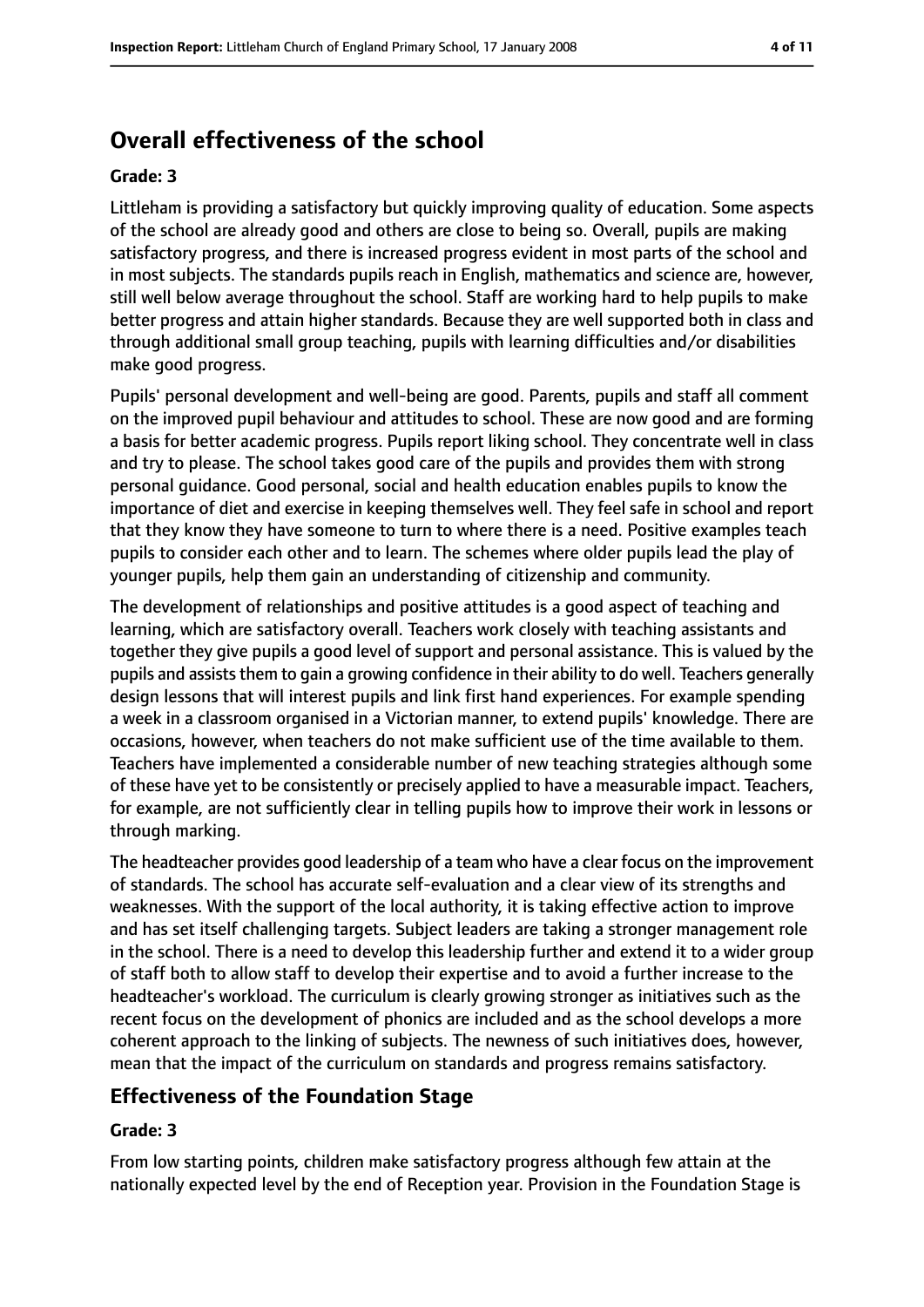in a period of transition. Sound leadership and management have resulted in improvements to the nursery provision and the curriculum is satisfactory. There is now a good balance of child-initiated and adult-led work that enablesthe children to learn how to communicate, make choices and work and play with each other. This is helping children to make good progress and acquire better skills than they did in the past. The school has responded to the need to help former nursery children make up some lost ground by taking a rather more formal approach to teaching and learning in Reception. Whilst this is meeting the needs of the current group appropriately, the school is correct in identifying the need to work towards a more consistent approach between the Nursery and Reception classes

### **What the school should do to improve further**

- Raise standards further by:
- ensuring that pupils know how to take action to improve their work
- developing the leadership roles of a wider group of staff
- ensuring that good use is made of time in all lessons.

A small proportion of the schools whose overall effectiveness is judged satisfactory but which have areas of underperformance will receive a monitoring visit by an Ofsted inspector before their next section 5 inspection.

# **Achievement and standards**

#### **Grade: 3**

Pupils in Years 1 and 2 make satisfactory progress. The introduction of consistent approaches to the teaching of basic number and phonic skills is beginning to show in increased progress in Year 1. The school rightly identified that Year 2 pupils were not making sufficient progress in the mixed Year 2/3 class and just one week before the inspection, had taken action to divide the class into separate year groups. Year 2 pupils are already making better progress in class, but it istoo early to see impact on overall progress. Through the daily focus on the understanding and application of number, pupils in Years 3 to 6 make good progress in mathematics. The practical approach to science teaching taken by teachers interests pupils and assists them to make good progress. Progress in English is satisfactory but slower in writing than in reading as pupils struggle to find ways of expressing themselves on paper. The school is rightly pleased with the work pupils produce in art. The work on display in the school is of a good standard.

# **Personal development and well-being**

#### **Grade: 2**

Pupils are happy and relaxed in school. They enjoy and join in with the activities provided for them. Attendance is rising and is now close to the national average. Older pupils say behaviour has improved over the last few years and that they are now able to concentrate in class. Pupils work and play amicably and there are very few occurrences of poor behaviour or bullying. Pupils report that any incidents of the latter are dealt with rapidly. Pupils' personal, including their spiritual, moral and social development is good and is underpinned by the Christian ethos of the school and supported by effective links with the local church. The school council is proactive in helping the school to improve. The links with the community, for example the art display mounted in the local launderette, are raising both pupils' self-esteem and the profile of the school in the neighbourhood. Activities such as group work help prepare pupils for a world of work, but their below average basic skills currently undermine their preparation for future economic well-being.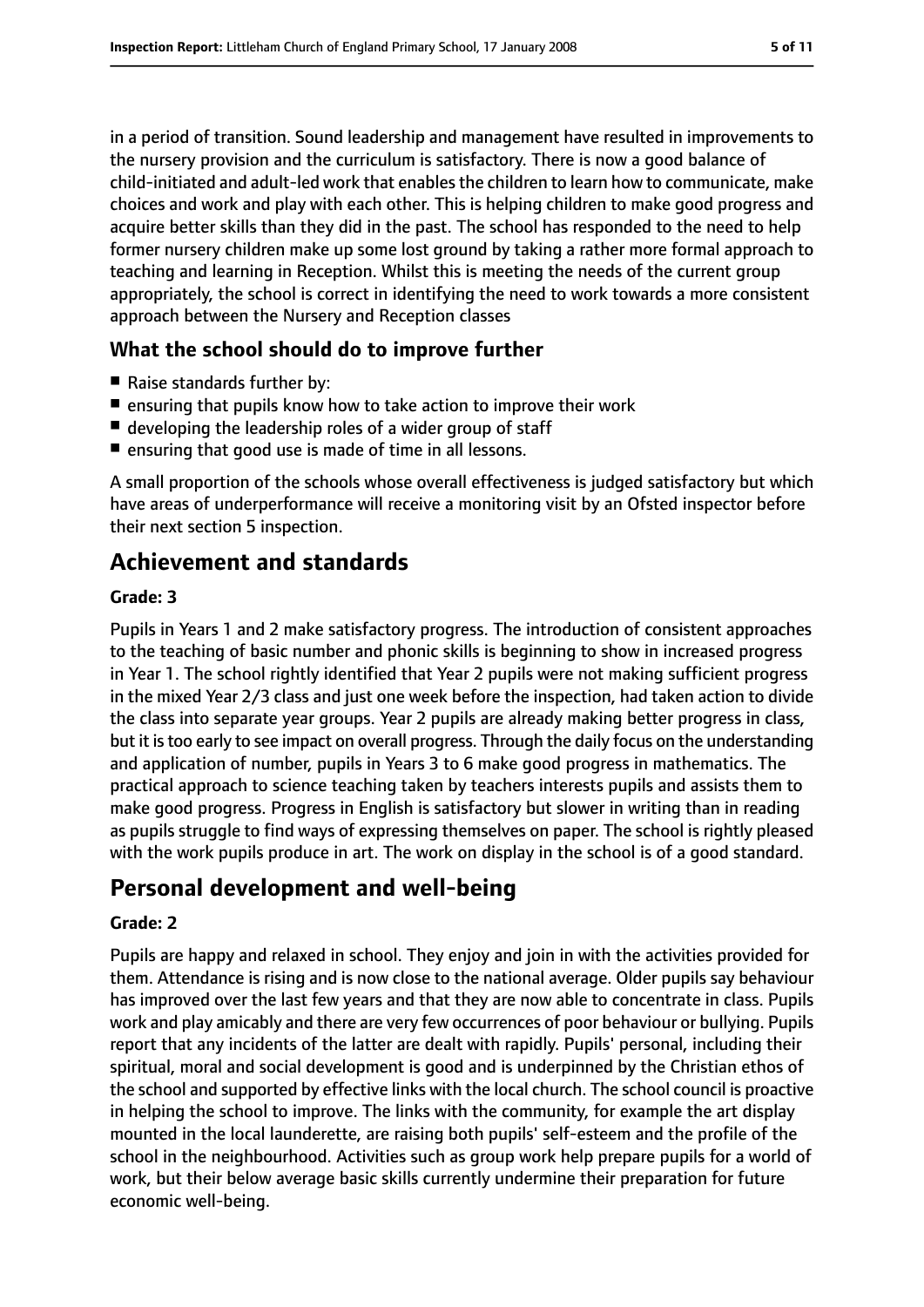# **Quality of provision**

# **Teaching and learning**

#### **Grade: 3**

Recent initiatives mean that teachers are now very focused on ensuring that classrooms provide pupils with a good environment for their learning. Classrooms are calm and businesslike and children benefit from the positive relationships they have with staff. Wall displays are used productively to encourage learning through, for instance, reminders of what has been taught as well as examples of good work. The key elements necessary to promote good learning, such as the way teachers question pupils and the involvement of pupils in their learning, are in place but are not yet consistently used. Pupils are not, for example, always sufficiently aware of what they are trying to learn in a lesson and cannot yet say how they will recognise when they have been successful. In some lessons, time is not as effectively used as it should be. Pupils are, for example, expected to sit for too long listening to their teacher and at times their attention wanders, reducing their learning.

### **Curriculum and other activities**

#### **Grade: 3**

The curriculum supports pupils' personal development well. Initiatives to teach pupils about healthy living are very successful. The school is making good efforts to revise the curriculum so that pupils can consolidate their learning in one subject through work in another, but this is still work in progress. Efforts to use subjects like art and drama to both enthuse and engage pupils are clearly successful in promoting better attitudes. Curriculum enrichment, for example the use of visits, is beginning to impact on standards, such as improving the content of pupils' writing. Good use is made of data to identify where whole school or group interventions are needed and this has particular impact on the progress of lower attaining pupils. Many of the curriculum initiatives are, however, new and the school is learning the best ways to maximise improvements so that they have a greater impact on raising standards.

### **Care, guidance and support**

#### **Grade: 2**

Pupils are known and valued as individuals. Adults take great care to ensure their personal well-being and safety. Pupils who have additional learning needs or are particularly troubled are supported very well and links between the school and other agencies are very productive. The school has informative systems for the tracking of pupils' progress and these are used well in setting challenging targets for pupils and in targeting additional teaching and support. Pupils know their targets but, as the systems for involving pupils are relatively new, they are not always sure what action they can take to meet them. There are very thorough systems for ensuring that children settle well into school and very good links with the secondary school that mean that pupils approach transfer very confidently.

# **Leadership and management**

#### **Grade: 3**

The headteacher is providing good, effective leadership for the school. She hastaken a measured approach to the need to bring about change and has had the full support of staff and governors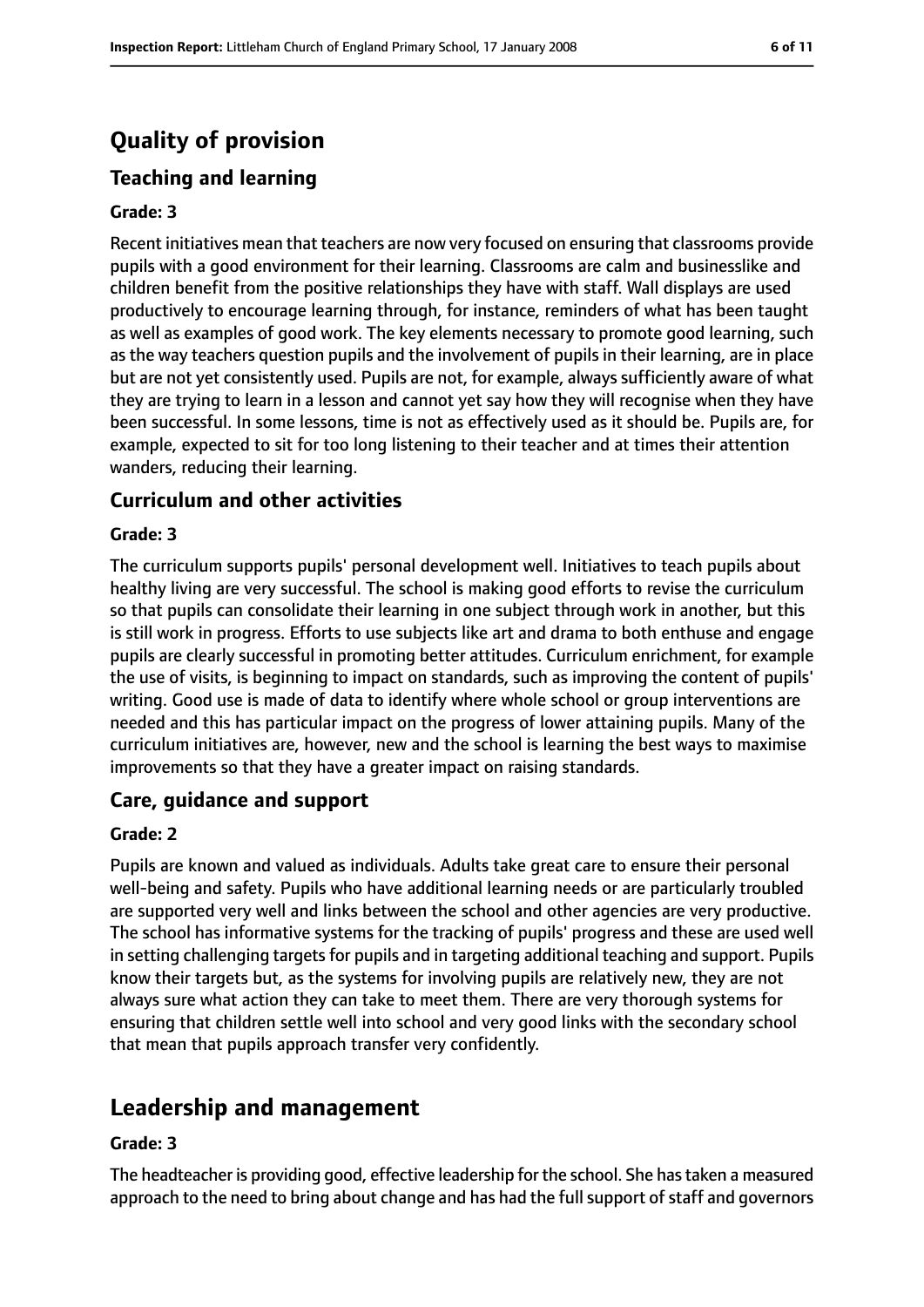in doing so. Although the impact of the many initiatives is not yet fully clear, there are a number of early signs of success, such as pupils' much improved behaviour, the increased progress being made by nursery children and in mathematics in Years 3 to 6. This, together with the energy and drive towards improvement by staff, demonstrates that the school has good capacity for further improvement. Parents and pupils speak highly of the headteacher's influence and are overwhelmingly positive about the school. The school has rightly identified a need to further promote leadership of the school by a wider group of staff to ensure that the leadership of new initiatives, such as the development of strategies to increase pupils' understanding of how to improve, does not increase the headteacher's workload still further. The school strongly supports the inclusion of all pupils and deploys resources well, providing a very good number of adults in each classroom. The governing body fulfils its duties well and is both supportive and questioning of the school, ensuring that management decisions are well thought through.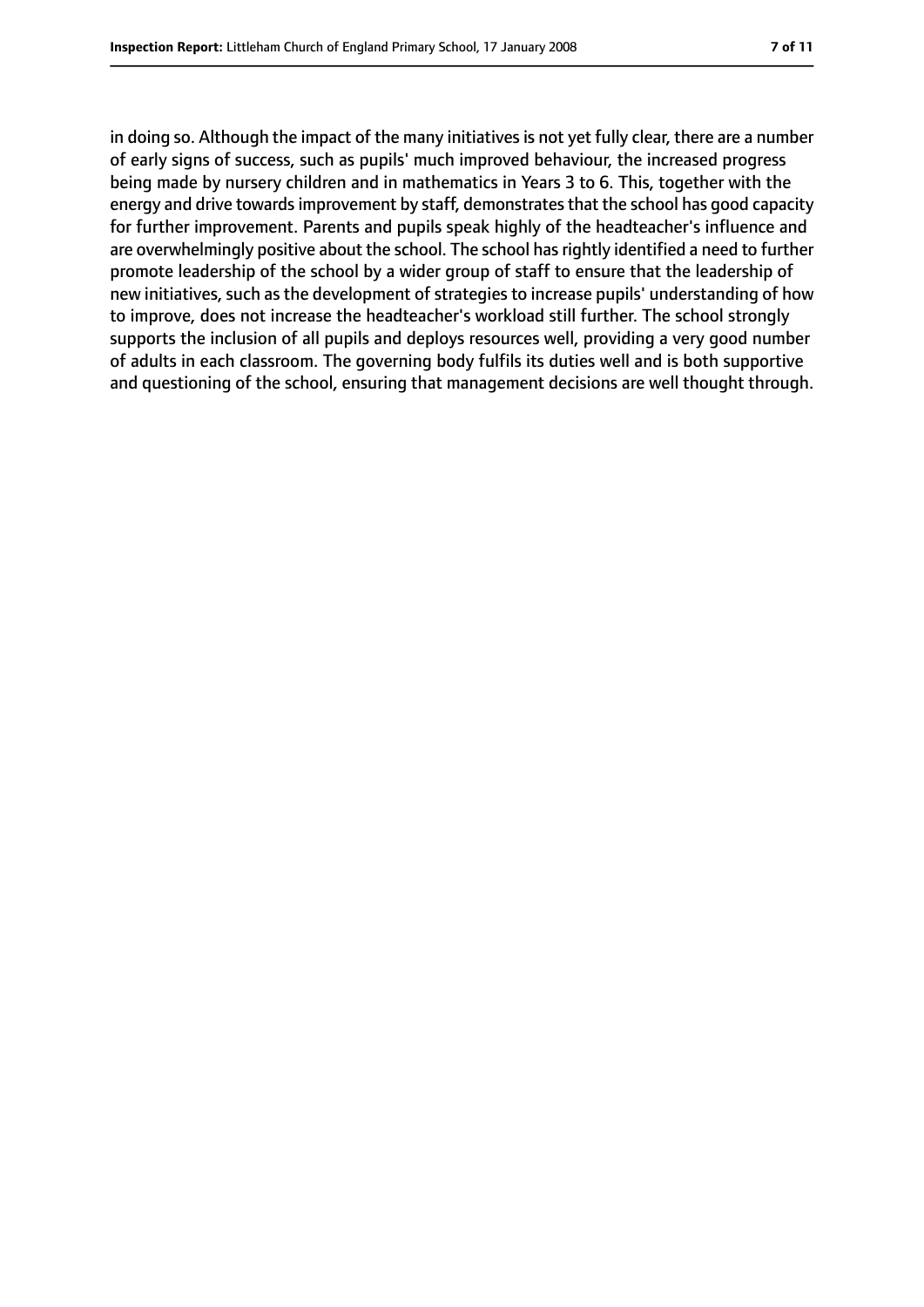**Any complaints about the inspection or the report should be made following the procedures set out in the guidance 'Complaints about school inspection', which is available from Ofsted's website: www.ofsted.gov.uk.**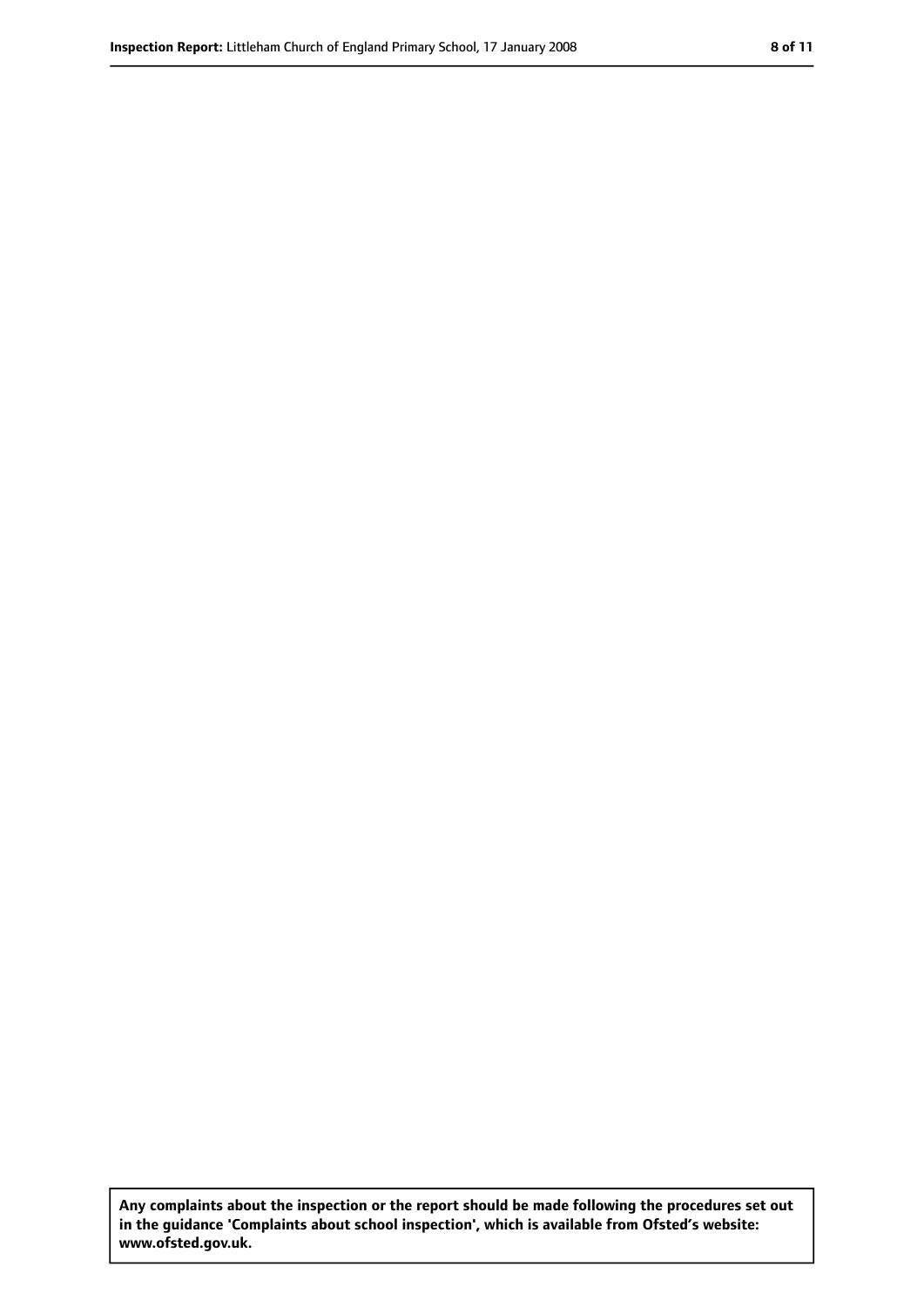# **Inspection judgements**

| $^{\backprime}$ Key to judgements: grade 1 is outstanding, grade 2 good, grade 3 satisfactory, and | School         |
|----------------------------------------------------------------------------------------------------|----------------|
| arade 4 inadequate                                                                                 | <b>Overall</b> |

# **Overall effectiveness**

| How effective, efficient and inclusive is the provision of education, integrated<br>care and any extended services in meeting the needs of learners? |     |
|------------------------------------------------------------------------------------------------------------------------------------------------------|-----|
| Effective steps have been taken to promote improvement since the last<br>inspection                                                                  | Yes |
| How well does the school work in partnership with others to promote learners'<br>well-being?                                                         |     |
| The effectiveness of the Foundation Stage                                                                                                            |     |
| The capacity to make any necessary improvements                                                                                                      |     |

### **Achievement and standards**

| How well do learners achieve?                                                                               |  |
|-------------------------------------------------------------------------------------------------------------|--|
| The standards <sup>1</sup> reached by learners                                                              |  |
| How well learners make progress, taking account of any significant variations between<br>groups of learners |  |
| How well learners with learning difficulties and disabilities make progress                                 |  |

## **Personal development and well-being**

| How good is the overall personal development and well-being of the<br>learners?                                  |  |
|------------------------------------------------------------------------------------------------------------------|--|
| The extent of learners' spiritual, moral, social and cultural development                                        |  |
| The extent to which learners adopt healthy lifestyles                                                            |  |
| The extent to which learners adopt safe practices                                                                |  |
| How well learners enjoy their education                                                                          |  |
| The attendance of learners                                                                                       |  |
| The behaviour of learners                                                                                        |  |
| The extent to which learners make a positive contribution to the community                                       |  |
| How well learners develop workplace and other skills that will contribute to<br>their future economic well-being |  |

## **The quality of provision**

| How effective are teaching and learning in meeting the full range of the<br>learners' needs?          |  |
|-------------------------------------------------------------------------------------------------------|--|
| How well do the curriculum and other activities meet the range of needs<br>and interests of learners? |  |
| How well are learners cared for, guided and supported?                                                |  |

#### **Annex A**

 $^1$  Grade 1 - Exceptionally and consistently high; Grade 2 - Generally above average with none significantly below average; Grade 3 - Broadly average to below average; Grade 4 - Exceptionally low.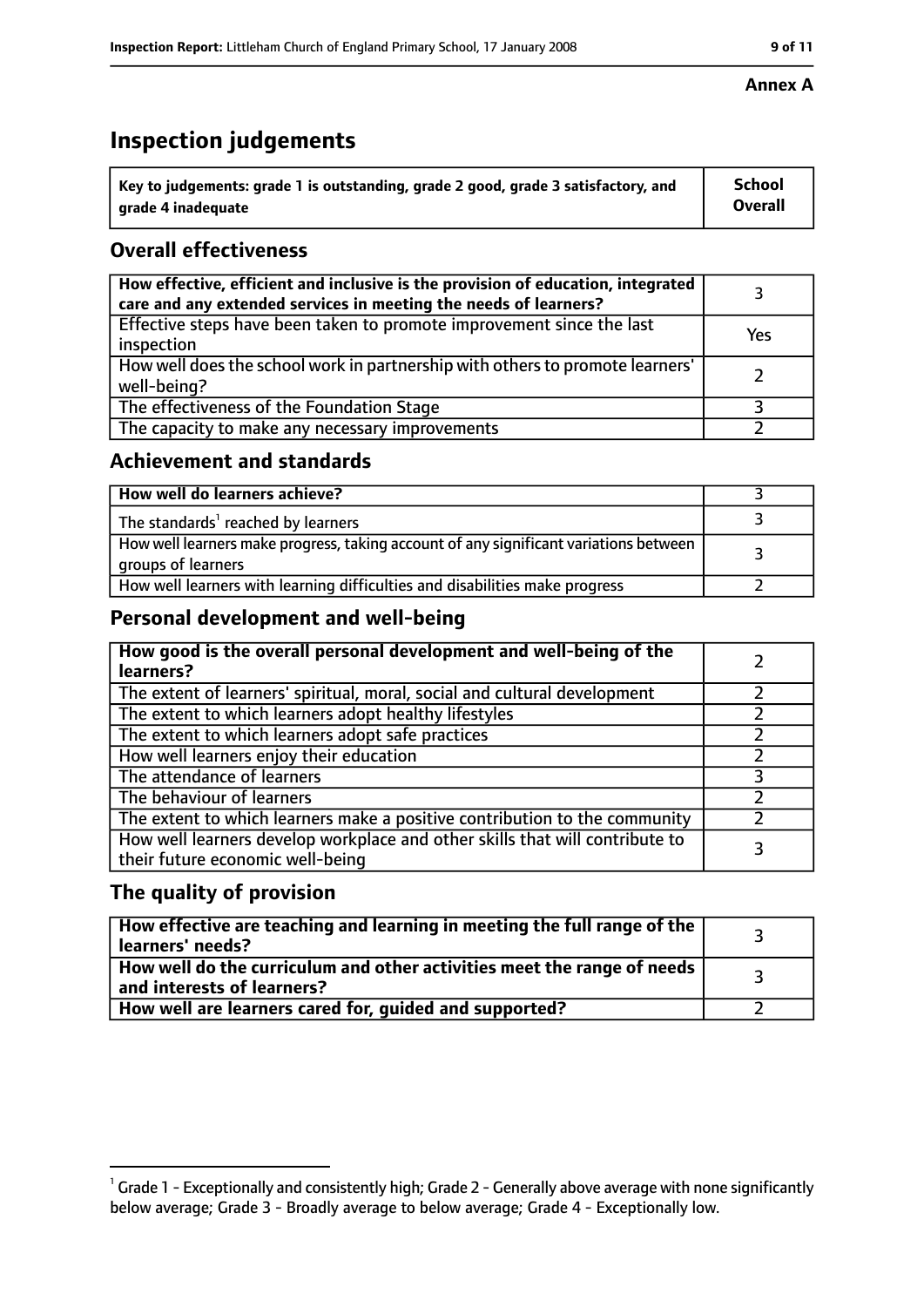#### **Annex A**

# **Leadership and management**

| How effective are leadership and management in raising achievement<br>and supporting all learners?                                              |     |
|-------------------------------------------------------------------------------------------------------------------------------------------------|-----|
| How effectively leaders and managers at all levels set clear direction leading<br>to improvement and promote high quality of care and education |     |
| How effectively leaders and managers use challenging targets to raise standards                                                                 |     |
| The effectiveness of the school's self-evaluation                                                                                               |     |
| How well equality of opportunity is promoted and discrimination tackled so<br>that all learners achieve as well as they can                     |     |
| How effectively and efficiently resources, including staff, are deployed to<br>achieve value for money                                          | 3   |
| The extent to which governors and other supervisory boards discharge their<br>responsibilities                                                  |     |
| Do procedures for safequarding learners meet current government<br>requirements?                                                                | Yes |
| Does this school require special measures?                                                                                                      | No  |
| Does this school require a notice to improve?                                                                                                   | No  |